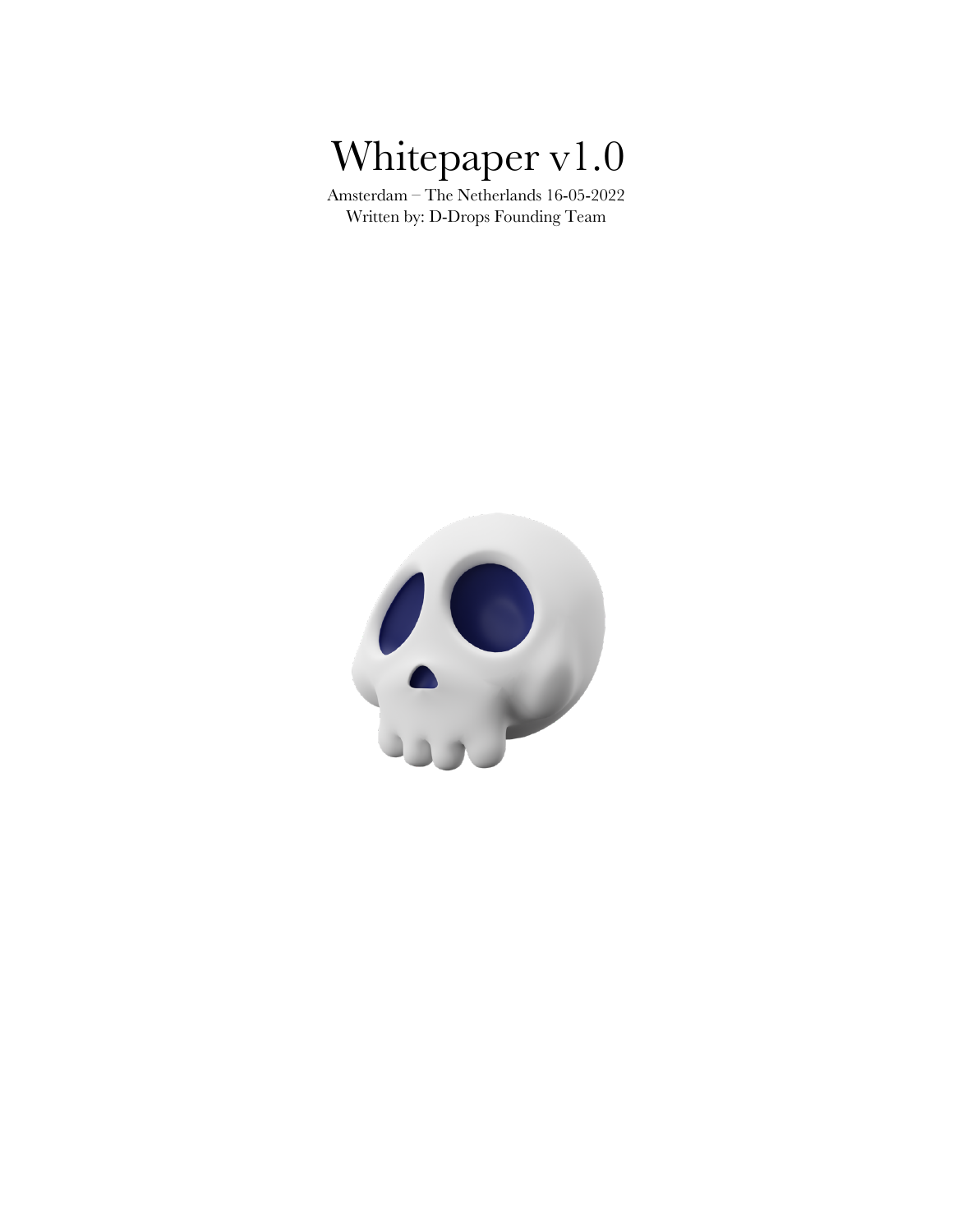## **Abstract:**

D-Drops is an AR treasure hunting experience that allows users to drop their treasure chests or hunt for an existing treasure chest in the D-Drops World. D-Drops aims to integrate the metaverse into the real world and enable its users to embark on glorious and exciting adventures.

D-Drops uses a tax on the transaction to generate funds, which are used to fill the content of a treasure chest and drop it anywhere around the world. Furthermore, users who hold a certain amount of DOP (D-Drops native token) tokens can join the validation system and earn money by validating claim requests submitted by other users. With the unique concept of treasure hunting combined with validation by the community, D-Drops uses the power of decentralization and blockchain technology to create a real-life play-to-earn game. In short D-Drops World is a play-to-earn realworld adventure game where the users can earn blockchain assets either by hunting for treasures or validating treasure chest claim requests.

#### **Introduction**

Submerging the metaverse with the real world and creating real-world adventures for users to embark on while at the same time being rewarded with blockchain assets. This is the mission of D-Drops. By creating real-life treasure hunts worldwide, we aim to enrich the world using the newest technologies and, therefore, create the most realistic experience our current day technology has to offer. As most are trying to get into the virtual world (Metaverse) we are bringing the virtual world to us. Instead of physically isolating users from each other we are bringing them together in the real world and using the infinite experience opportunities the real world has to offer to create the most exciting adventures.

Using blockchain technology, we create adventures for users to embark on, which will be decentralized, fair, rewarding, and very exciting. Through our rewarding and validation method, we ensure the treasure hunt to be spoof proof, fair, and completely community-driven. Furthermore, by creating a straightforward app requiring no blockchain familiarity from the

users we make D-Drops accessible to the general audience as well as the blockchain community. The D-Drops world that we envision can be viewed as a Cyberpunk type of world where the virtual reality is embedded in the real world and some aspects of the real world are even controlled by the virtual reality. To achieve such a vision, we first start by creating a decentralized AR treasure hunt experience and will be extending it to a whole system where our app together with our future technologies will work together to create a whole new layer on top of the physical world.

#### **Chapter 1. The Concept**

In the subsequent sections, a description of the D-Drops concept as well as some additional information about the implementation of the concept is provided.



## *1.1 System concept*

D-Drops World creates digital treasures and overlays them in the real world with real-world coordinates. The treasures have real-world value and users can search and collect them using the tools provided to them by the D-App. Value is added to the treasures by backing them with cryptocurrencies, crypto tokens, and NFTs. Furthermore, users will be able to unlock lots of achievements and earn ranks, titles, and in-game rewards which in turn they can use to mint and collect new amazing and valuable NFTs.

#### *1.2 Worlds and Hotspots*

The D-Drops world is divided into worlds which in turn are themselves divided into hotspots. A world can be viewed as a big circle that covers a certain area of the physical world. Thus, a world could be anything from a whole continent or just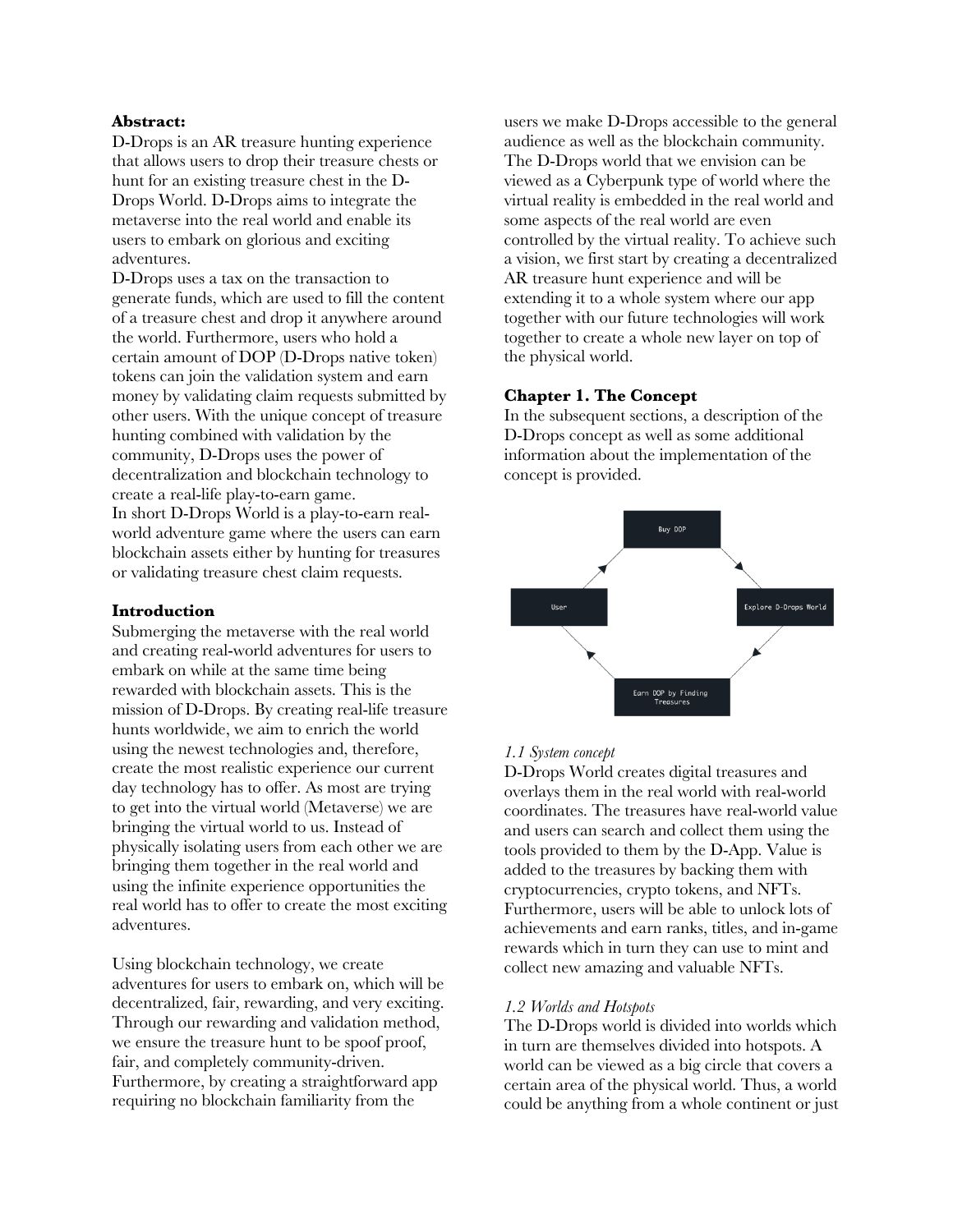a country on that continent. Each world consists of a big number of hotspots spread all around but within the boundaries of that world. The hotspots are circles with an average radius of 2 km. There are several types of hotspots, and more types can be added in the future. Each hotspot type can vary in size, the type of treasure drops within that hotspot as well as the requirements to be able to enter that hotspot.

The treasures dropped by the smart contract as well as most in-game rewards can all be found only inside the hotspots. Depending on the hotspot type users will need a certain rank to enter a certain hotspot. The ranks can be earned by being a holder with a certain number of DOP or unlocked by finding a special NFT.

#### *1.3 The radar*

To be able to find treasures, you will need to utilize the radar. There are a total of three types of radar's each varying in its ability to detect treasures. The basic 'core' type radar can detect treasures only within a few tens of meters from the users' position while the 'special-range' radar can detect treasures from a few meters up to 2 km away. The 'mid-range' radar operates between these two extreme ranges and can detect treasures up to a few hundreds of meters away. The type of radar available to you will depend on your DOP holdings and will update accordingly.

#### *1.4 Claiming and Validation*

Once a treasure is found the users can claim it by sending a claim request to the treasure contract. The claim request then is validated by the community through our unique validation system. The validation occurs by five randomly picked validators using a picture in combination with the GPS location of where the picture was taken, both provided by the users. Validators check the validity of the picture by using google maps in combination with google street view to search for the location where the photo has been taken using the provided GPS location. If the picture is accurate the validators, then proceed to approve the claim request. Once the claim request has been approved by at least 3 validators the smart contract processes the claim request and sends the content of the treasure

chest to the claimant's wallet address.

#### *1.5 Ethereum NFTs*

Using the above concept, it is also possible to create a new mechanic for minting NFTs. Location-based mints are a new technology we will be introducing through our concept. By requiring users only to be able to mint NFTs at a certain geological coordinate more value can be added to an NFT. As of now, NFTs are valued based on their creator, rarity, utility, etc. with this new minting, mechanism value is also added through the sheer minting process itself i.e. an NFT that can be minted at a hard to access location will be more valuable than an NFT that can be minted in a more easily accessible location. Since acquiring one is easier than acquiring the other.

#### *1.6 Launch "D-Drops Cities"*

To introduce the concept to the world, D-Drops will at first be launched only in major cities all around the world. A list of all cities for the initial launch will be released by the team on the official channels.

By launching first in the major cities, we make it easy for people to get their initial few treasure hunts going and get familiar with the D-Drops concept and witness the exciting experiences it has to offer. Concentrating treasures in the cities will lead to people extensively interacting with the D-Drops world and attract more users. Furthermore, as the major cities are well documented on google street view, users will be able to take unambiguous pictures which will be easily verifiable by the validators. Another advantage comes from a marketing point of view.

#### **Chapter 2. The System**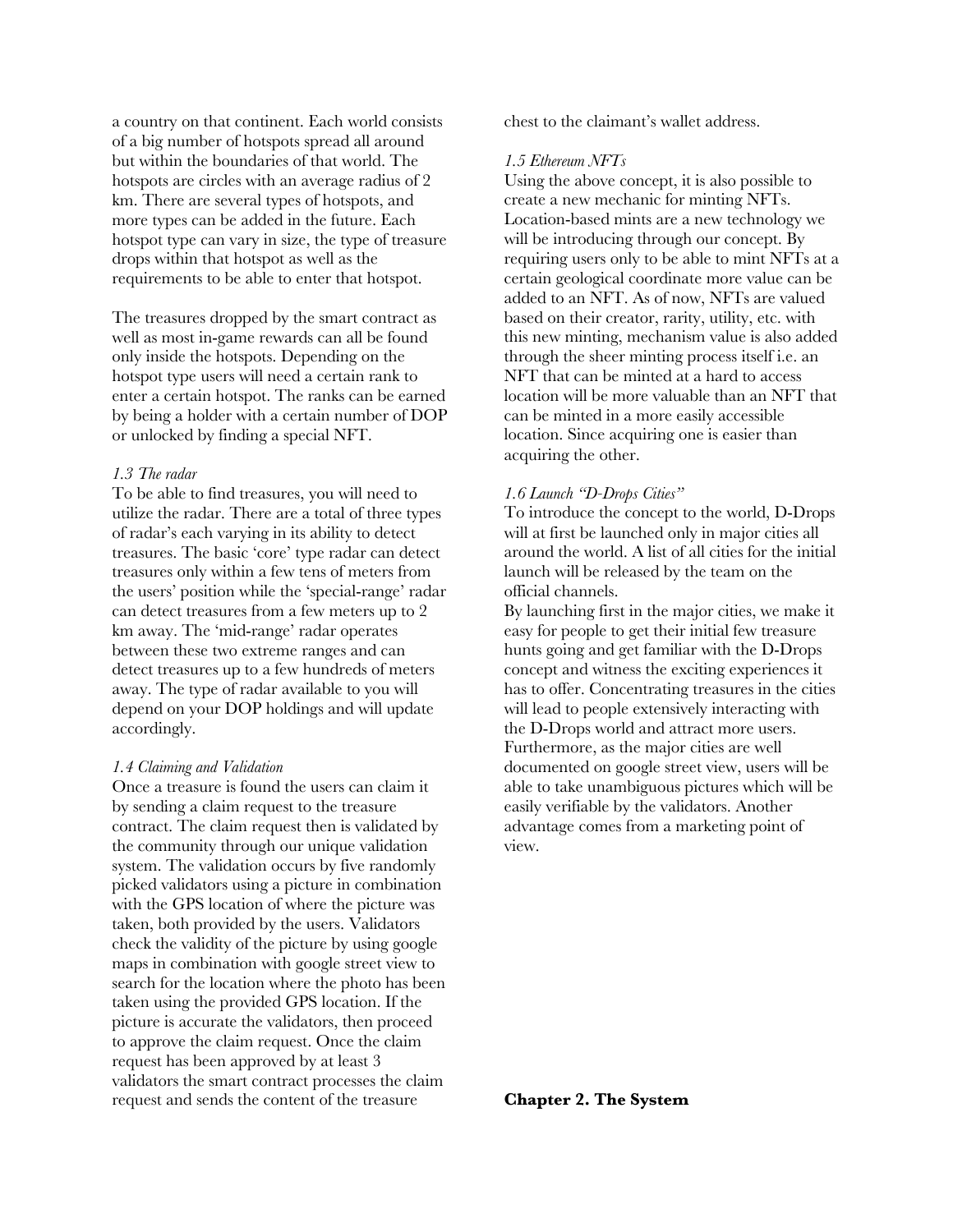The D-Drops World consists of three components: the app, server, and smart contracts. Each of which has a specific task and purpose.

The app provides users with handy tools to find treasures more easily as well as provides a userfriendly interface to the smart contract functions and a wallet to manage your assets. Furthermore, by using the app user can participate in in-game rewards and achievements which in turn can be used to mint exclusive NFTs.

The server serves the purpose of picking random validators as well as determining random locations for the treasure chest drops. All this data, however, is only stored in the smart contract thus none of this data is stored on the servers. Another important task of the server is to store the "proof-pictures proof pictures" on the use of which a claim request is validated by the validators. Hence the only data stored on the services are the proof pictures which in and of themselves pose no security issue or lead to any kind of centralization as users could decide to share the pictures through another channel with the validators.

The smart contracts govern all assets and are responsible for rewarding both the validators and the treasure hunters with their respective rewards. The rewarding/punishing system is thus completely governed by smart contract logic.

#### *2.1 Smart contracts*

The smart contracts system is responsible for managing the DOP token, dropping treasure chests, and keeping track of the states of each treasure chest. The most important task of the smart contract system is to decentralize the rewarding system and provide transparency for the community. All assets are stored on their respective smart contracts and the code is open for everybody to read and understand the exact conditions for acquiring treasure chest content. Furthermore, decentralization of the reward system lifts any ambiguity about the fairness of the treasure hunt as well as guarantees the promised reward.

Adding to the above our unique validation mechanism makes D-Drops completely community governed. To make sure there is no abuse of this power proper measures are implemented which are designed to punish malicious actors.

## *2.2 The D-App*

The D-App provides a "zero-crypto-knowledge" user interface to all functionalities in the D-Drops world.

The basic functionality provided by the D-App is the following.

- Enable users to find the treasures
- Present the user with a visual interpretation of the bounds in which the treasure chest is guaranteed to be located.
- Keep a track of user interaction with the smart contract.
- Keep a track of users currently pending treasure chest claims
- Provide means to export funds from the user's account
- Provide means to swap DOP tokens for the blockchains native currency and vice versa
- Provide AR experience using smart contract backed data
- Keep the private keys secure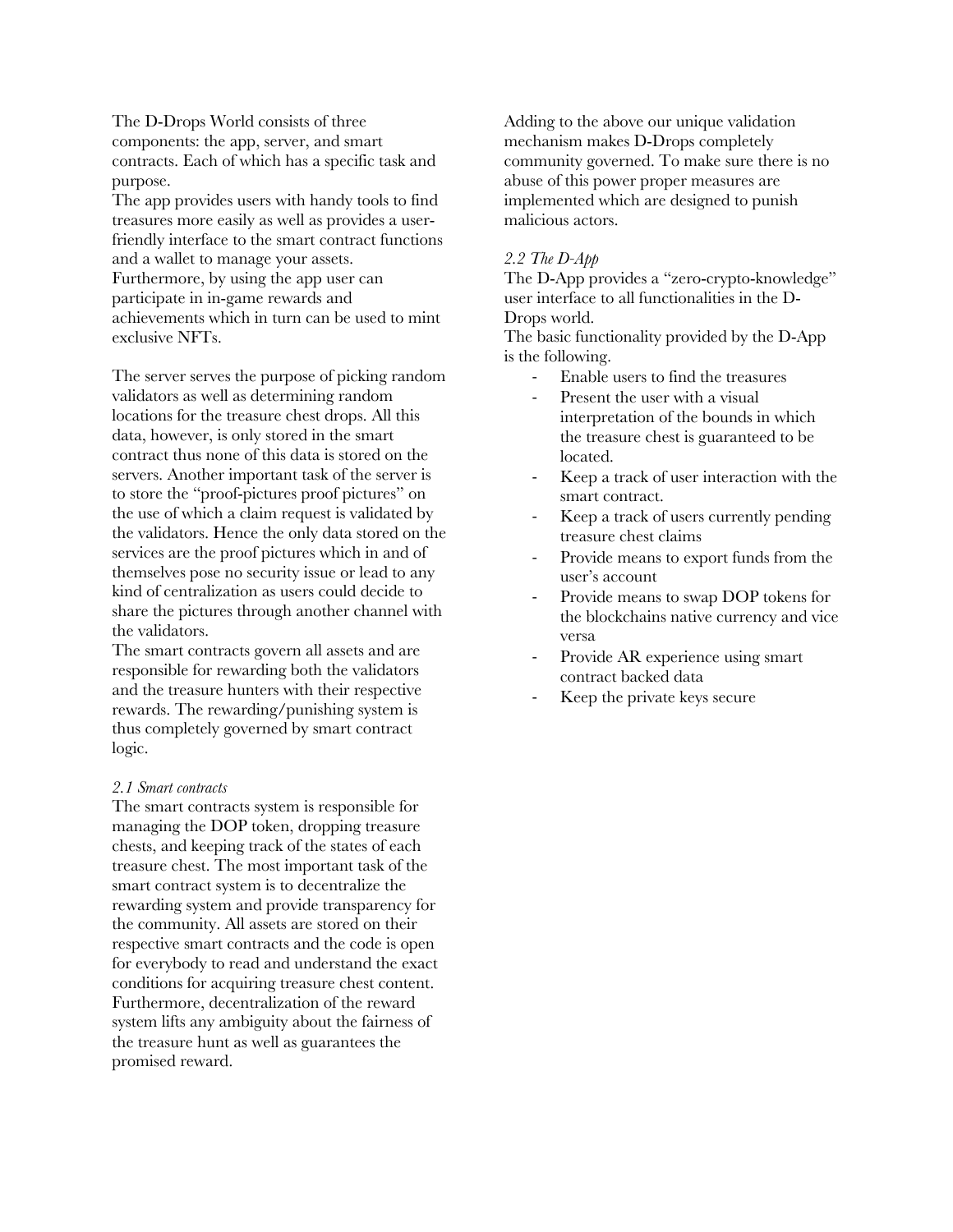## *2.3 Tokenomics*

## **Distribution**

The Tokenomics are set up to create a sustainable project for the long run. The team will hold 10% of the tokens which will have a lock period of 6 months and a vesting period of 1 year. All tokens distributed outside of the

private and public sale will have a multi-year release schedule. This will ensure a smooth increase of supply.

Partnership tokens will be used to scale and promote the project by collaborating with big brands and implementing new tech solutions to improve the user experience of D-Drops. The events wallet will be used as a price for special events, such as a "New Year's Hunt" or "Christmas Adventure Chests".

## *Token - Mechanism*

The main goal when designing the Tokenomics of D-Drops was to create a link between trading activity and the rate of treasure drops.

The exact process is described below. When tokens are purchased 6/10 (buy/sell) percent of the total purchase sum is collected as a "tax". This Tax is then divided and sent to two different wallets. 50% will be sent to the treasure wallet from which the smart contract can create and drop new treasures in the D-Drops World. 50% is sent to the governing company wallet. These funds are used for the development of the product and all other expenses of the governing company, which include profit. With these taxes, in place, the project will be able to continuously innovate and make sure the ecosystem is vibrant and alive.



## *Treasure Value*

All treasures are filled with DOP, to make sure people always get more than they pay in fees, the initial treasure values are set at certain values. The values and the total amount of volume needed per treasure chest to drop are given below:

| Treasure Type | Value | Volume   |
|---------------|-------|----------|
| Common        | \$10  | \$556    |
| Frequent      | \$25  | \$4,200  |
| Rare          | \$50  | \$13,500 |
| Exotic        | \$100 | \$44,500 |

*The value of the treasures is variable and can be updated by the community.*

| Distribution        | Percentage | Amount  | Lock                     | Vesting   |
|---------------------|------------|---------|--------------------------|-----------|
| <b>Total Supply</b> | 100%       | 337.5M  | $\overline{\phantom{a}}$ |           |
| Private Sale        | $9\%$      | 28.69M  | $\overline{\phantom{a}}$ | 3 Months  |
| Public Sale         | $17\%$     | 56.00M  |                          |           |
| <b>DEX</b>          | $17\%$     | 56.00M  | LP LOCK                  |           |
| Team                | 10%        | 33.75M  | 6 Months                 | 12 Months |
| Talent              | $3\%$      | 10.125M | 6 Months                 | 10 Months |
| Partners            | 20%        | 67.50M  | 6 Months                 | 18 Months |
| Treasury            | 24%        | 81.00M  | 6 Months                 | 30 Months |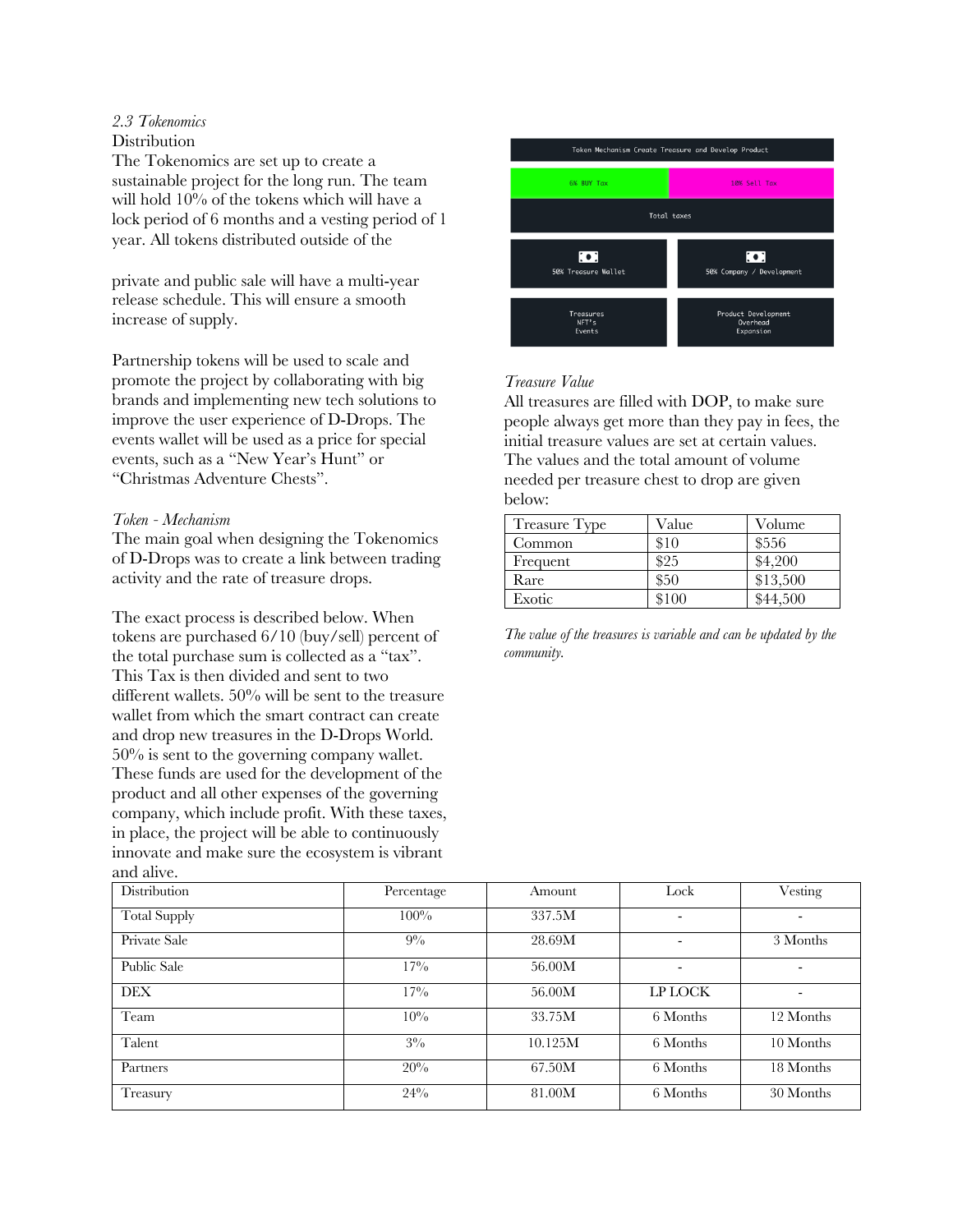## **Chapter 3. Smart contracts**

The D-Drops smart contract system consists of among others the following important to mention smart contracts.

- Token contract
- The treasure chest contracts which hold all funds and assets of the treasure chest
- The manager contract is responsible for keeping track of the validators and allowing users to either join or leave the validation process.

With new functionalities, new smart contracts will be added to the smart contract system as the project progresses. The initial smart contract is architecture in a way to easily allow new contracts to integrate with it without having to migrate each time a new feature is added to the D-Drops world.

#### *3.1 Token contract*

The token contract is responsible for tracking the tokens and the token owners as well as ensuring a total supply and implementing any other token-related logic.

The token contract uses a fee on transactions to raise funds. The funds are stored in the token contract until a certain threshold is reached. This thresh hold is currently determined to be equal to the value of the common treasure chest type, but it is susceptible to change in the future. This is done to drop a treasure chest as soon as it is available. Once the balance is over the threshold it then sends the tokens to the appropriate treasure chest contract as well as a message to the distributor contract to drop a treasure chest of a specific type at a random location somewhere around the world.

#### *3.2 Treasure contract*

#### *3.2.1 Contract basic functionality*

The treasure contract is responsible for triggering treasure drops at random locations around the world as well as keeping track of the states of all the treasure chests. Furthermore, it also handles the treasure chest claim request as well as provides the general functions used by the validators to validate treasure chest claims. For the exact use of each function per smart contract refer to the D-Drops Docs on the D-Drops official website.

## *3.2.2 Locational calculations and treasure chest drop area constraints*

To describe a position on the globe use is made of the parameter's latitude and longitude. Together these two coordinates pinpoint a location on the surface of the globe sees the figure below.



Figure 1: longitude  $(\lambda)$  and latitude  $(\phi)$ As the earth's surface consists of  $71\%$  of the water we need to be able to define a spotlight which we can aim at specific parts of the earth's surface. This spotlight is defined as a combination of a center point which is defined as the center of the spotlight in combination with a maximum deviation from this center point. A spotlight is defined as a point with some uncertainty tolerance and in our case, we can make the uncertainty tolerance as big as needed to contain a certain city, country, or patch on the earth's surface. This Spotlight is then used to drop a treasure chest within it. As it can be seen by choosing a certain center for the spotlight with the desired uncertainty tolerance one can control the treasure drop location. By combining several of these spotlights we can isolate the water portion of the surface of the earth and use only the parts of the surface of the earth consisting only of land. Furthermore, by carefully choosing the center coordinate of the spotlight together with the uncertainty tolerance one can even isolate whole countries or major cities. D-Drops uses this system to determine the treasure drop locations.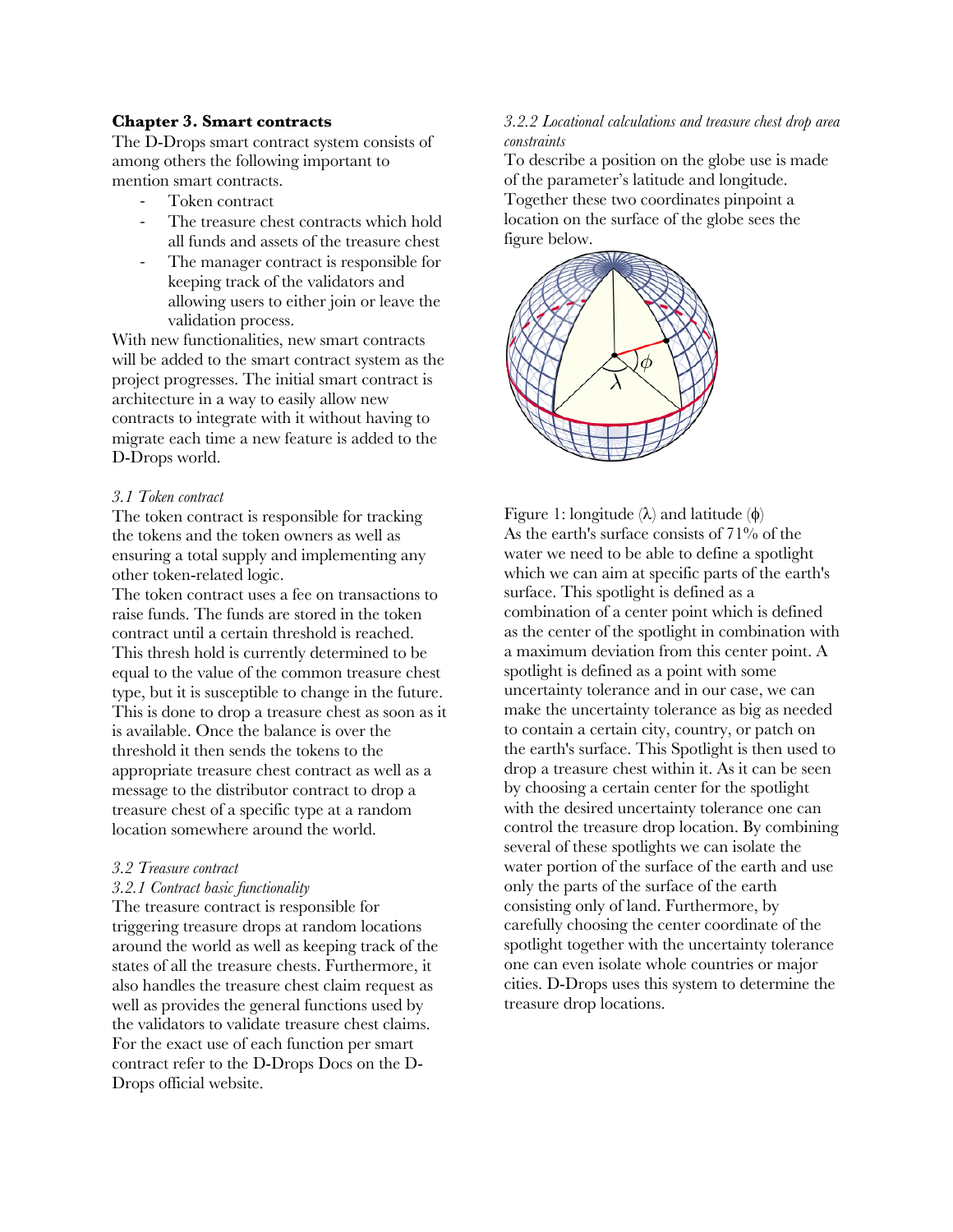## *3.2.3 Claim request*

The treasure contract also handles the treasure chest claim requests. Users can either submit a claim request directly by calling the appropriate function of the smart contract and input the proper parameters such as the exact location of the treasure chest position with a link of the proof of find or use the D-App where everything is handled for them automatically by the press of a button.

A claim request requires a fee in form of DOP tokens which are reserved for the validators to mine. Subsequently, the smart contract proceeds to check if the provided locational data matches the locational data of the to be claimed chest and if that is the case the chest will be reserved until the validation process is completed. When a chest is in the reserved state no other user can send a claim for that specific chest.

## *3.2.4 Validation*

Another function of the treasure contract is to provide the validators with the means to validate treasure chest claim requests. The distributor smart contracts keep a count of the votes and determine when a treasure chest has been approved or rejected. Based on this the treasure chest state is either changed to completed or back to action in the event of a rejected claim request.

The contributor smart contract provides the validators with several functions to be able to read and write relevant data on the smart contract.

## **Chapter 4. Validation**

## *4.1 General mechanics*

The D-Drops validation system is designed to make D-Drops completely community-driven. Anyone who holds a certain amount of DOP tokens can join the validation process by staking their coins and earning DOP by properly validating claim requests. As of now the required amount to join the validation process is set to 100,000 DOP. The validation of a claim request is conducted by 5 randomly picked validators. Each validator can either submit a "1" to confirm the claim request or a "2" to reject the claim request. The majority i.e., 3 out of 5 votes will count as the final decision for the claim

request. Once 3 similar votes are submitted the smart contract rewards these validators with a percentage of the claim fee and process the decision accordingly. If a claim request has been approved the content of the treasure chest will be sent to the claimant on the other hand if a claim request has been rejected the claim request will be canceled and the chest will be added back to the D-Drops World.



## *4.2 Staking*

As mentioned previously users who wish to become validators need to stake at least 100,000 DOP tokens. The staked tokens are stored in a separate stake pool contract. The staked tokens are not locked, and users are free to retrieve them at any time. However, one does need at least 100,000 DOP tokens staked to be able to validate a claim request. Once a user has stacked the staking amount, they stay a validator until half of the staked amount has been lost due to slashing or when the user decides to leave the validation themselves.

## *4.3 Validation incentive*

To create an incentive for validators, the claim fee which is paid by the claimant when making a claim request is completely divided among the validators.

## *4.4 Validator Penalties*

To prevent abuse and improve the quality of the validators, we implement a so-called slashing penalty system. If a user is on the losing side of the vote count i.e., if they are losing, in the validation process five times within 24hours their staked tokens will be slashed meaning the slashing amount of 20,000 DOP will be deducted from their stacked tokens. This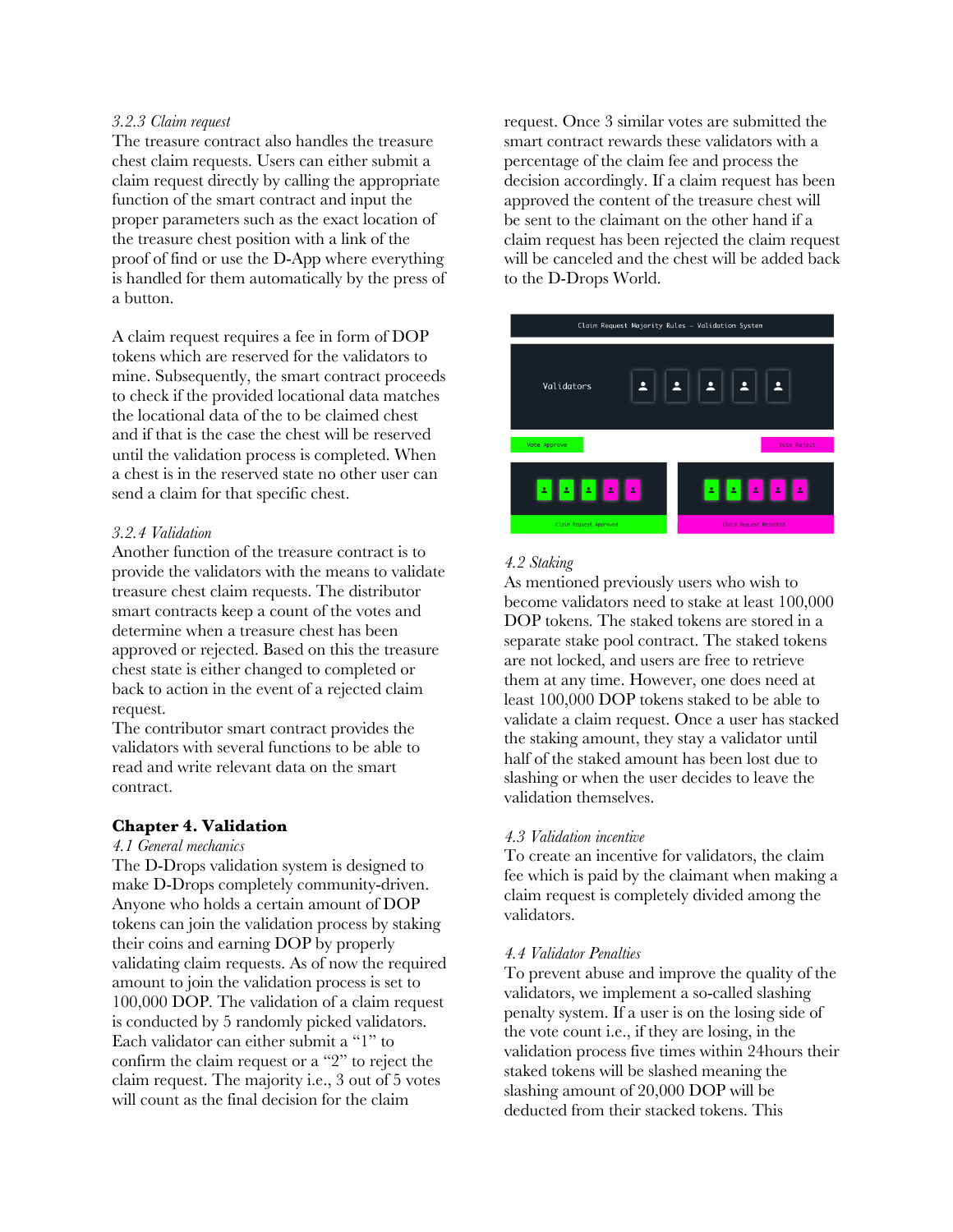encourages validators to validate properly, and it also serves as a warning system for validators who have been losing the validation vote too many times in the given 24-hour period.



## **Chapter 5. D-App**

In this section, a brief explanation of the basic functionality of the D-App is given as well as some background information about the data structure of the app and the amount of data that it will store from its users. Note that all the data mentioned here is only accessible through the phone of the user, D-Drops has no way of accessing this data or using it in any way shape or form.

#### *5.1 D-App interface*

The D-App is designed in such a way that it requires zero crypto knowledge from its users. This makes it possible for D-Drops to market to the mainstream audience and not limit D-Drops World only to the crypto space thus reaching a broader audience.

Throughout the design process of the app, our key design goals were to make the D-App simple, user friendly, and of course, fun to interact with. The way we have incorporated these design goals in the D-App is as follows.

#### *5.1.1 Interactive map*

By implementing an interactive map with clickable callouts and proper labeling of each button function the function of each button is clear for the user from the start. First of all, the approximate locations of all treasure chest chests are visible on the global map which on android is depicted as a world map in Mercator projection while on IOS it is depicted as a threedimensional model of the globe.

#### *5.1.2 The treasure radar*

The app provides a radar that shows all treasures in the vicinity of the user. There are three different types of radar at launch and there will be more types added in the future. Each of the initial three radar types differs from each other in their treasure detection range however different radar types with different functionalities will be implemented in the future.

#### *5.1.3 Sending and receiving (depositing) funds*

As we are dealing with crypto here it is important for users to be able to manage their funds and for that we are providing a simple user interface to send, receive or buy funds. Furthermore, we are also incorporating an import option for users to import their accounts instead of using the accounts that are generated by the D-App.

## *5.2 How it works*

*5.2.1 Managing funds and private keys*

When a user creates an account on the D-App always generates a usable Ethereum account. With this account, users can buy & sell and send & receive funds. However, D-Drops also provides the options for the user to either import an existing Ethereum account or connect their desired wallet through Wallet Connect to the D-Drops D-App.

In the case of the Ethereum account created by Drops D-App or privately imported through, the import function of the D-App and the associated private keys are stored in the Keychain and Keystore for IOS and Android respectively. These two products of IOS and Android are designed to secure secrets, passwords, and private keys and make them almost impossible to be extracted from the mobile phone.

#### *5.2.2 Authentication*

As the D-App enables functionality such as sending and buying funds as well as stores private keys it is important to have a secure and robust authentication system in place to ensure users' funds are protected as much as possible. For this, the D-App requires users to authenticate themselves for every transaction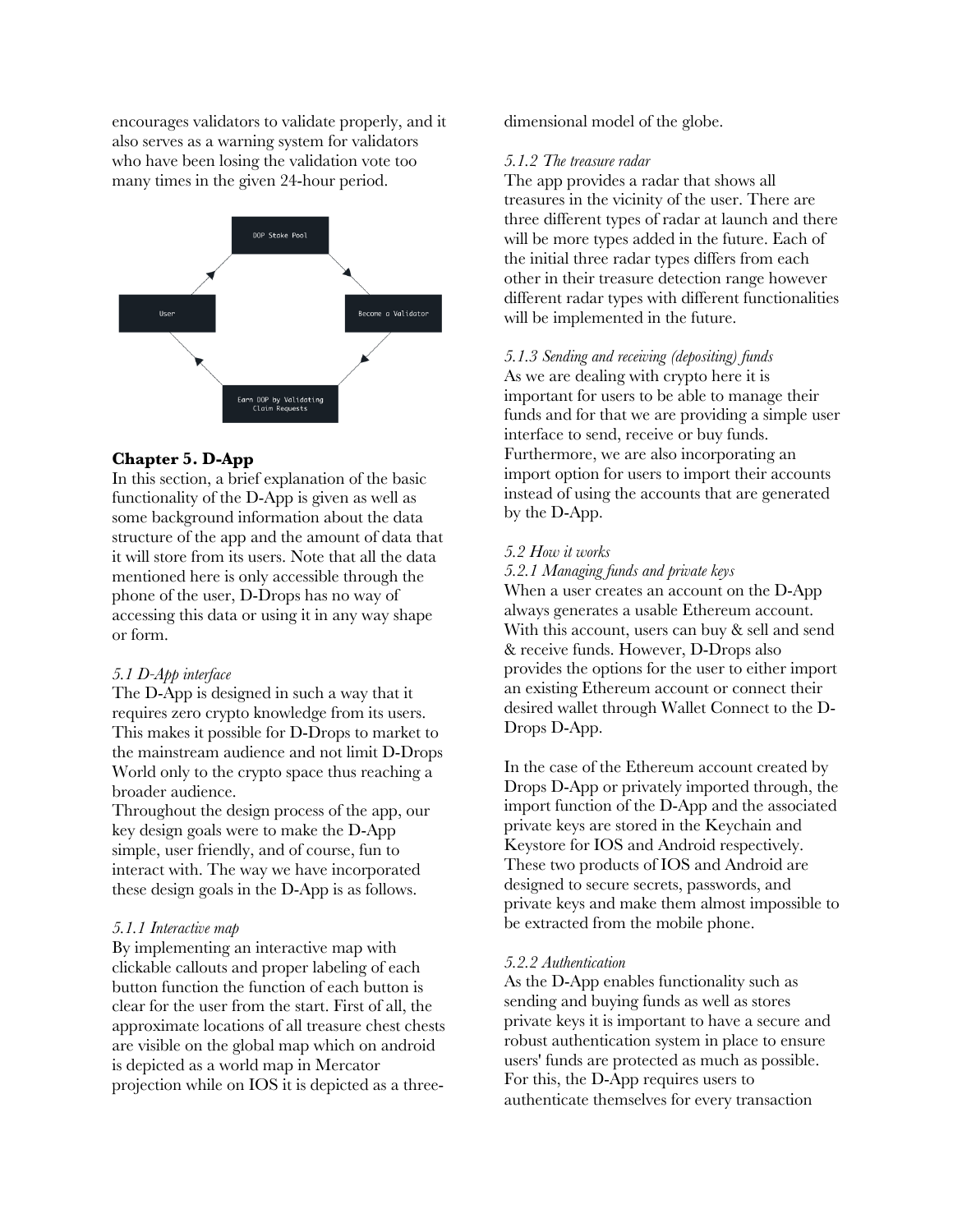that involves sending or buying funds as well as exporting private keys. Additionally, the app requires its users to authenticate themselves each time the D-App is launched. To aid the users and make authentication easy D-App supports biometric authentication.

Of course, it should also be possible for a user to delete their private keys or their entire account from their device, these tools are also provided.

## **Chapter 6. Security**

## *6.1 Treasure location*

Treasure chests have a few requirements which have to be met for the app to function as stated:

- Treasure chests must be stored in the blockchain.
- Treasure chests must be hidden for everyone
- The treasure chests must be claimable when players are in the vicinity of the treasure chest.
- Spoofing and bots should not be able to claim the treasure chest.

As stated before, the actual treasure chest location will be hashed making the retrieval of the location impossible through decryption. However, since an approximate position of the hash is given, and an array of hashes are given which indicate the proximity of the user, one can use a targeted brute force attack to find the location of the treasure chest. To make defend the app against these types of attacks, it has been decided to also add a physical location validation through the validation system stated in chapter 4.

## *6.2 Wallets*

## *6.2.1 Third-party wallets*

Third-party wallets are connected to the app using the Wallet Connect module. The security of the wallets is the responsibility of the user and the development team of the wallet provider.

## *6.2.2 In-app wallet*

To make sure that the private keys of in-app wallets are stored securely, they will be stored on the mobile device through the secure storage that is provided by IOS and Android. For more information please visit the IOS and Android documentation on secure storage.

## *6.3 Pin code*

The pin code used to unlock the app is also stored in hashed form. And will be stored using Secure Store.

## *6.4 Privacy concerns*

This section will attempt to answer some privacy concerns that may arise from users of the app.

## *6.4.1 Users location*

The app makes use of the user's geolocation during the treasure hunt. The location of the user is watched during this process. We define the term watched in this context as followed: `A process that continuously monitory the user's location through the GPS and WIFI`. The system does not send this location to any other system. Meaning this location will be used in the mobile phone itself. The only location that will be sent to another

system is the location in which the validation picture was taken.

## *6.4.2 Validation Images*

The validation image will be stored in a system owned by D-DROPS, these images will be deleted after 2 weeks.

## **Chapter 7. Features**

In this chapter we discuss the features of the D-Drops ecosystem, we will be discussing both features that will be available at the initial launch as well as features that will be added on later in the development.

*Note: also that in the future different features can be implemented which are not described in this whitepaper.*

## *7.1 Hotspot types*

As mentioned before, we implement different types of hotspots. The different types can vary from the area they cover to what kind of treasures it contains as well as what the requirements and effects are of entering a hotspot.

## *7.1.1 Basic*

The basic hotspot type has a radius of 1 km and anybody can enter it using the basic radar with minimum functionalities. The type of treasures dropped here can be anything from the common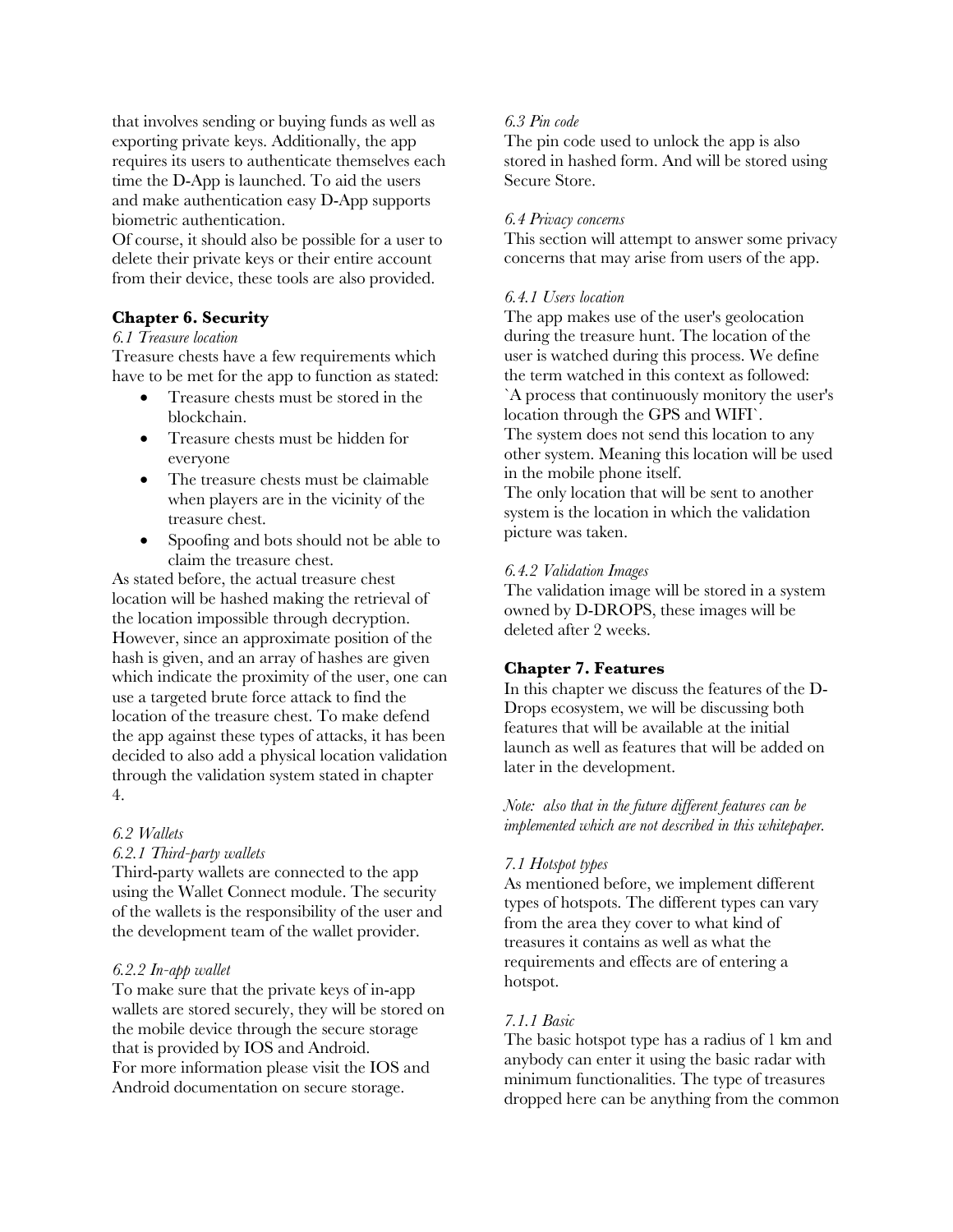treasure to the exotic ones as well as custom user dropped chests.

## *7.1.2 Radioactive hotspots*

Radioactive hotspots have varying radii ranging from 500 meters up to 2,5 km. The treasure here arises treasures and a nuclear fallout resisting radar is needed to enter these areas. Entering a radioactive zone with a non-nuclear fallout resisting radar can damage or even destroy the radar which will then require fixing. As there are many risks to entering a radioactive hotspot the treasures in a radioactive hotspot tend to be more valuable and rarer.

## *7.1.3 Magnetic hotspots*

Magnetic hotspots interfere with your radar and can cause the radar to show fake treasures or show the wrong location for a treasure. As it is hard to find treasures in a magnetic hotspot the treasures found inside magnetic hotspots tend to be more valuable than treasures dropped in the regular hotspots.

## *7.2 Radar NFT system*

The radars used in the D-Drops world are NFTbased. Meaning the user will need to own the NFT of the specific radar to be able to use it in the game. The radar NFTs can be bought or found in a treasure chest if you are lucky. As an additional option, you can also mint a radar NFT by using achievement badges while minting a random radar NFT. The more exclusive and rarer badges you use the rarer radar you can mint.

## *7.2.1 Radar types*

As of the initial launch, only three types of radars will be available. These three radars differ only in the detection range. We call these radars the basic three. Additional radar types are described below. Note that more radar types can be added in the future.

## *X-Ray radar*

The X-ray radar allows users to inspect the content of the treasure from a distance as soon as the treasure appears on the radar screen. Using the X-ray users will have the advantage of being able to hunt for the more valuable or rarer treasures first.

## *Fallout resistant radar*

The fallout-resistant radar enables users to hunt for treasures inside a radioactive hotspot. However, not all radioactive radars have the same resistance to fallout. Radars more resistant to fallout get damaged less and are cheaper to fix than a less resistant radar

## *Tinfoil radar*

The tinfoil radar allows you to block magnetic interference inside a magnetic hotspot and thus negates the distorting effects of the magnetic fields. As for the fallout, resistant radars, not all tinfoil radars are resistant to magnetic fields. The more resistance the radar the easier it is to find treasures inside magnetic hotspots.

## *7.3 Achievement system*

D-Drops implements an achievement system that will allow its users to earn achievements based on the number and type of treasures they have collected and the frequency of finding treasures. Each achievement has a certain prize attached to it like a badge or a token which can be used to mint special and exclusive NFTs.

Achievements are earned by collecting treasures in different hotspots and radars in a specific hotspot or owning a certain number or kind of radar NFTs.

## *7.4 Custom drops*

An additional feature that will create tons of use cases is the custom drops feature. Custom drops allow users to drop their treasure chests which are not limited to just the hotspots. Users can drop their treasures anywhere in the world and attach conditions to them.

The conditions are limitless, but the way of proving that a user has done the actions described in the conditions of the treasure are all the same. It needs to be done through a photo using our validation system. This means of course that the conditions stated in a custom treasure drop need to be provable by a picture.